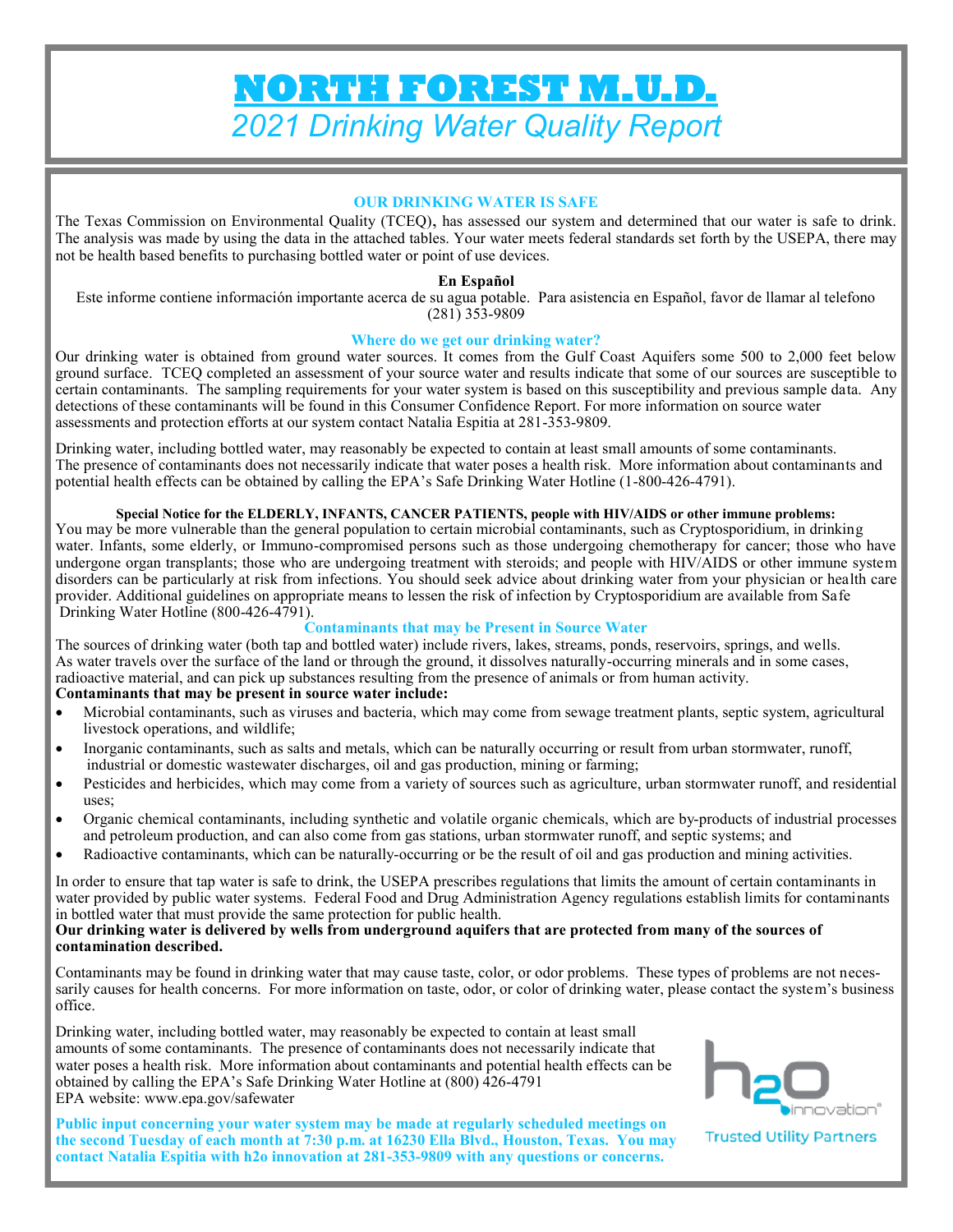### **About the Following Table**

The following table contains all of the chemical constituents which have been found in your drinking water for the most recent testing performed in accordance with applicable regulations. USEPA requires water systems to test up to 97 constituents. The constituents detected in your water are listed in the attached table.

#### **DEFINITIONS**

**Maximum Contaminant Level (MCL)** - The highest level of a contaminant in drinking water. MCL's are set as close to the MCLG's as feasible using the best available treatment technology.

**Maximum Contaminant Level Goal (MCLG)** - The level of a contaminant in drinking water below which there is no known or expected health risk. MCLG's allow for a margin of safety.

**Treatment Technique** – A required process intended to reduce the level of a contaminant in drinking water.

Action Level – The concentration of a contaminant which, if exceeded, triggers treatment or other requirements which a water system must follow. **ppm** = parts per million or milligrams per liter (mg/l), one part per million corresponds to one minute in two years or a single penny in \$10,000. **ppb** = parts per billion or micrograms per liter (mg/l), one part per billion corresponds to one minute in 2,000 years or a single penny in \$10,000,000.

**pCi/l** = pico curies per liter: Measure of radioactivity.

**Maximum Residual Disinfectant Level (MRDL)** - The highest level of a disinfectant allowed in drinking water. There is convincing evidence that addition of a disinfectant is necessary for control of microbial contaminants.

## **North Forest Municipal Utility District TX 1010298 - 2021 Drinking Water Quality Report**:

| <b>Inorganic Contaminants</b> |               |                                                                            |                                              |            |             |                                   |                               |  |  |
|-------------------------------|---------------|----------------------------------------------------------------------------|----------------------------------------------|------------|-------------|-----------------------------------|-------------------------------|--|--|
| Year                          | Constituent   | <b>Highest</b><br><b>Detected Level at</b><br><b>Any Sampling</b><br>Point | Range of<br><b>Detected</b><br><b>Levels</b> | <b>MCL</b> | <b>MCLG</b> | <b>Units of</b><br><b>Measure</b> | <b>Source of Constituent</b>  |  |  |
| 2021                          | Arsenic*      | 2.9                                                                        | $2.9 - 2.9$                                  | 10         | $\theta$    | ppb                               | Erosion of natural deposits.  |  |  |
| 2021                          | <b>Barium</b> | 0.303                                                                      | $0.303 - 0.303$                              | 2          | 2           | ppm                               | Discharge of drilling wastes. |  |  |
| 2021                          | Fluoride*     | 0.32                                                                       | $0.32 - 0.32$                                | 4.0        | 4           | ppm                               | Erosion of natural deposits.  |  |  |

\*Fluoride is found naturally in the North Forest Water Supply in an amount that is equivalent to the recommended levels approved for cavity prevention by the American Dental Association and the Texas Department of Health.

\*While your drinking water meets EPA standards for arsenic, it does contain low levels of arsenic. EPA's standard balances the current understanding of arsenics possible health effects against the costs of removing arsenic from drinking water. EPA continues to research the health effects of low levels of arsenic, which is a mineral known to cause cancer in humans at high concentrations and is linked to other health effects

|      | <b>Radioactive Contaminants</b> |                                                                            |                                       |            |                  |                                   |                              |  |  |  |
|------|---------------------------------|----------------------------------------------------------------------------|---------------------------------------|------------|------------------|-----------------------------------|------------------------------|--|--|--|
| Year | Constituent                     | <b>Highest</b><br><b>Detected Level at</b><br><b>Any Sampling</b><br>Point | Range of<br><b>Detected</b><br>Levels | <b>MCL</b> | <b>MCLG</b>      | <b>Units of</b><br><b>Measure</b> | <b>Source of Constituent</b> |  |  |  |
| 2021 | Gross Alpha                     | 2                                                                          | $2 - 2$                               | 15         | $\boldsymbol{0}$ | pCi/l                             | Erosion of natural deposits. |  |  |  |
| 2021 | Uranium                         | 1.7                                                                        | $1.7 - 1.7$                           | 30         | $\theta$         | $\frac{u g}{l}$                   | Erosion of natural deposits. |  |  |  |
| 2012 | Combined<br>Radium              | 3.5                                                                        | $3.5 - 3.5$                           | 50         | $\theta$         | pCi/l                             | Erosion of natural deposits. |  |  |  |

|      | <b>Organic Contaminants</b>  |                                                                            |                                              |     |      |                                   |                                               |  |  |  |
|------|------------------------------|----------------------------------------------------------------------------|----------------------------------------------|-----|------|-----------------------------------|-----------------------------------------------|--|--|--|
| Year | Constituent                  | <b>Highest</b><br><b>Detected Level at</b><br><b>Any Sampling</b><br>Point | Range of<br><b>Detected</b><br><b>Levels</b> | MCL | MCLG | <b>Units of</b><br><b>Measure</b> | <b>Source of Constituent</b>                  |  |  |  |
| 2021 | <b>Total Trihalomethanes</b> | 2.1                                                                        | $2.1 - 2.1$                                  | 80  | n/a  | ppb                               | By product of drinking water<br>disinfection. |  |  |  |

\*The value in the Highest Level or Average Detected column is the highest average of all TTHM sample results collected at a location over a year